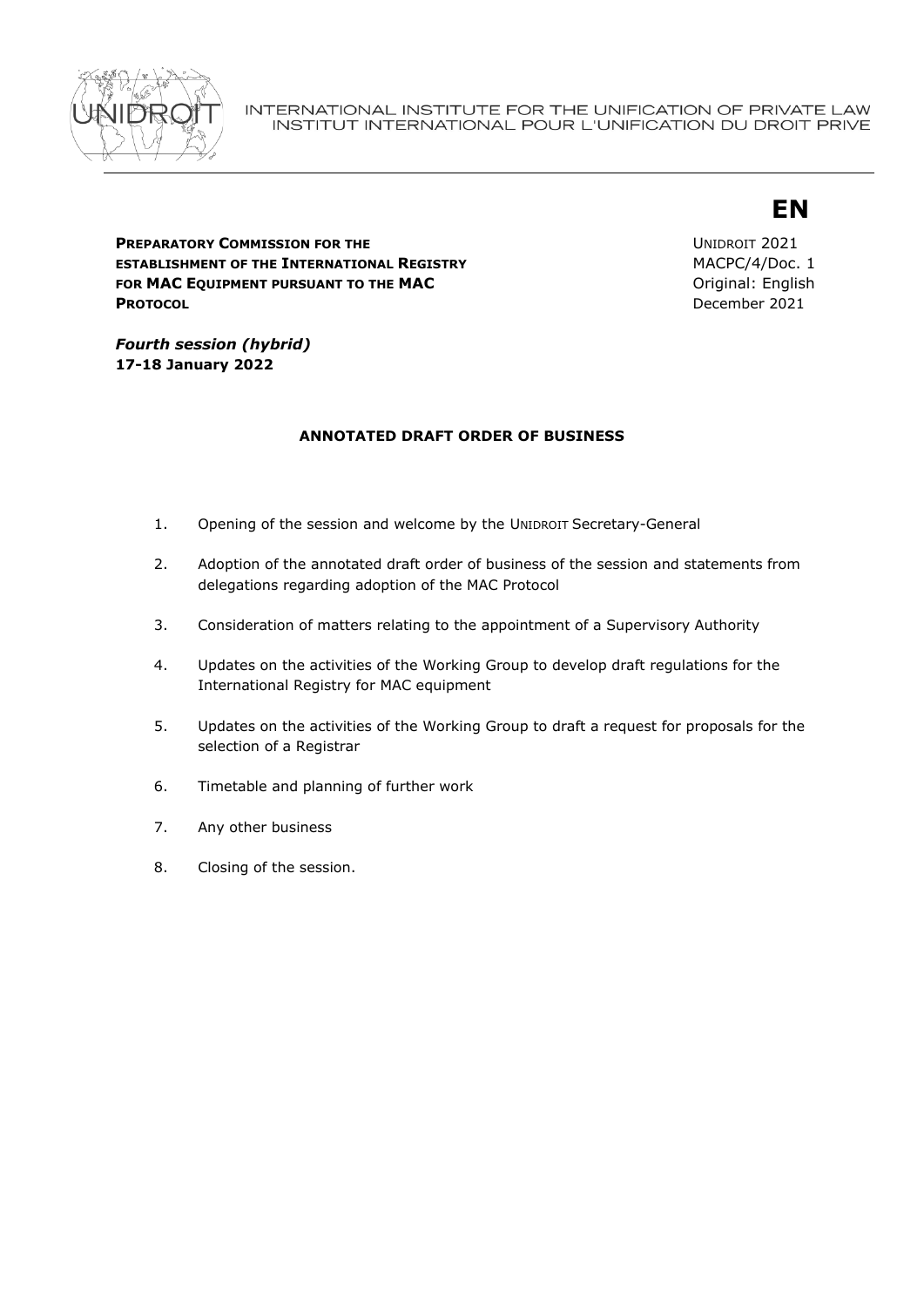#### **ANNOTATIONS TO THE DRAFT ORDER OF BUSINESS**

#### **Item No. 1 Opening of the session**

1. Due to the ongoing global COVID-19 pandemic, the session will be held both in person and via videoconference using the Zoom platform. The session will be opened on Monday, 17 January 2022, at 13:00 CET by the UNIDROIT Secretary-General.

To join the session, please visit the following website and enter the meeting ID and Password below as necessary:<https://zoom.us/j/91228275501?pwd=c2IzcWRxNDh1SytVc1MrTFJ5ZWJGQT09>

Meeting ID: 912 2827 5501 Password: 420059

Alternatively, participants may dial into the meeting using the below phone numbers. Where possible, participants are encouraged to participate via the above link rather than dialling-in using a phone, as participation via videoconference provides technological advantages, such as viewing screens or documents being shared by the Secretariat on the Zoom platform.

| +61 8 7150 1149  | Australia                |
|------------------|--------------------------|
| +1 778 907 2071  | Canada                   |
| +33 7 5678 4048  | France                   |
| +49 30 5679 5800 | Germany                  |
| +39 020 066 7245 | Italy                    |
| +81 342 339 241  | Japan                    |
| +82 2 6105 4111  | Republic of Korea        |
| +27 87 551 7702  | South Africa             |
| +34 84 368 5025  | Spain                    |
| +44 208 080 6591 | United Kingdom           |
| +1 253 215 8782  | United States of America |

### **Item No. 2 Adoption of the order of business of the session and statements from delegations regarding adoption of the MAC Protocol**

2. In order to accommodate the different time zones of participating States, the hours of the session will be:

Monday 17 January: 13:00 – 17:00 CET Tuesday 18 January: 13:00 – 17:00 CET

At the discretion of the Chair of the session, each day may have two coffee breaks at 14:15-14:30 CET, and 15:45-16:00 CET.

## **Item No. 3 Consideration of matters relating to the appointment of a Supervisory Authority**

3. [Resolution 2](https://www.unidroit.org/english/conventions/mobile-equipment/conference2019-mac/conferencedocuments/191122-ctc-mac-final-act-e.pdf) of the Diplomatic Conference for the Adoption of the Draft Protocol to the Convention on International Interests in Mobile Equipment on Matters Specific to Mining, Agricultural and Construction Equipment (Pretoria, 11 – 22 November 2019) noted the active participation in the preparatory work and at the Diplomatic Conference by the International Finance Corporation (IFC)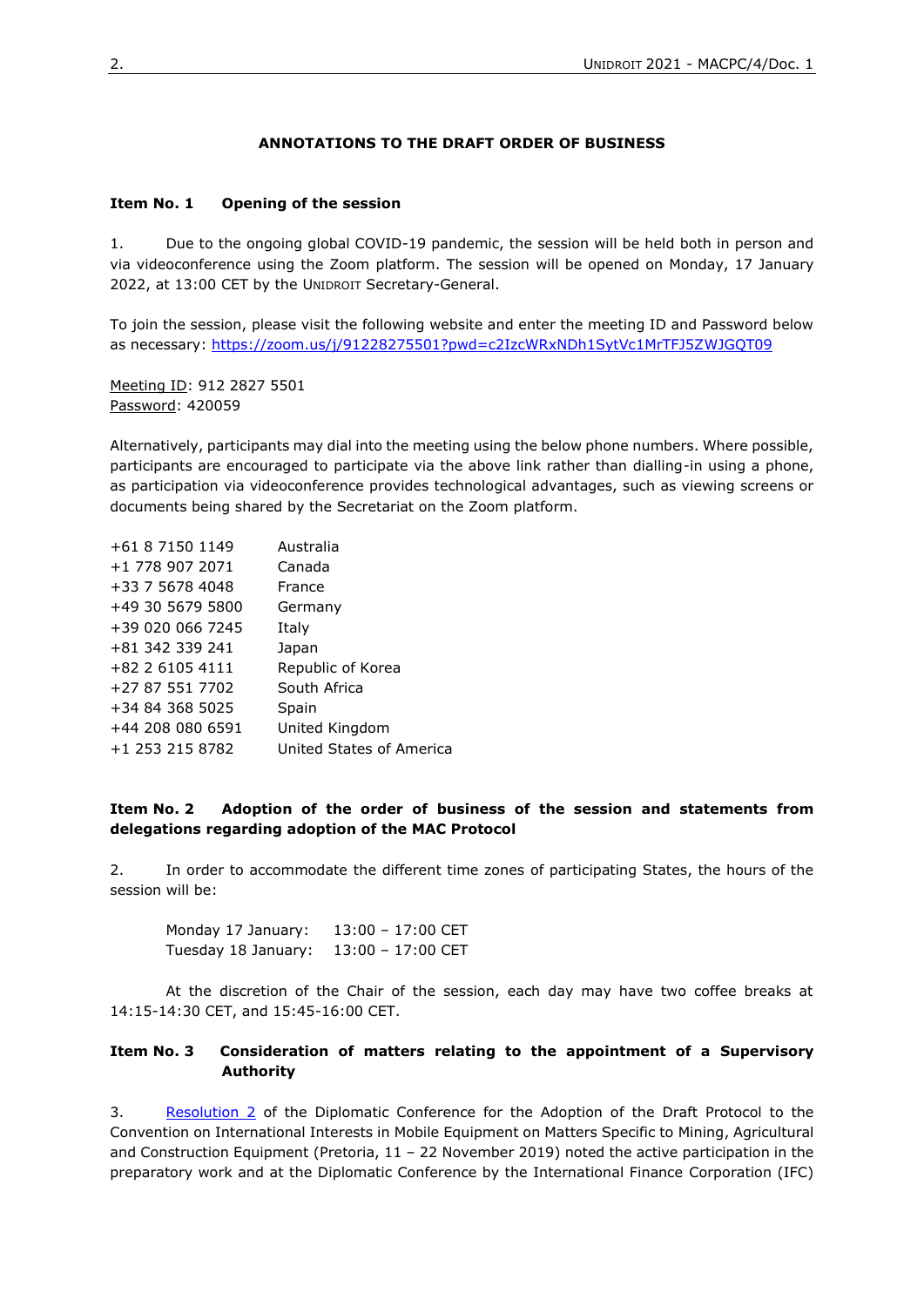of the World Bank Group, and in the light of preliminary consultations with the said international financial institution, invited the governing bodies of the IFC to accept the functions of Supervisory Authority upon or after the entry into force of the Protocol, to take the necessary action in this regard, as appropriate, and to inform the Secretary-General of UNIDROIT accordingly.

4. At its second session, the Secretariat informed the Preparatory Commission about a letter received from the IFC which indicated that, in the light of the new strategy of the institution, it did not see itself as suitable for the role of Supervisory Authority of the International Registry to be established under the MAC Protocol. Following this, the Preparatory Commission requested the Secretariat to conduct an assessment of the suitability of the Multilateral Investment Guarantee Agency of the World Bank Group (MIGA) and the World Trade Organization (WTO) for this role. The Preparatory Commission also requested the Secretariat to approach the Organisation for Economic Cooperation and Development (OECD), the World Customs Organization (WCO), and the United Nations Conference on Trade and Development (UNCTAD) to consider the role of Supervisory Authority and report back accordingly.

5. At its third session, the Preparatory Commission decided not to pursue the possibility of offering the role to WTO and MIGA, and also took note of the seemingly lack of interest from OECD and WCO. The Commission also noted that UNCTAD and the International Fund for Agricultural Development (IFAD) continued to examine the matter internally.

6. At its third session, the Preparatory Commission reaffirmed that UNIDROIT was the backup candidate for the role of Supervisory Authority should no other existing organisation with the right profile, expertise and experience be willing to undertake the role. Subject to the ongoing negotiations with IFAD and UNCTAD, the Preparatory Commission invited UNIDROIT to initiate its internal procedures to determine whether the Institute was willing to accept the role of Supervisory Authority. The Preparatory Commission also requested that the Secretariat prepare further analysis on whether a new international body could be established to perform the role of Supervisory Authority with UNIDROIT acting as its Secretariat, as an alternative option if neither UNIDROIT nor any other existing organisation was able to accept the role.

7. Following this, at the 100<sup>th</sup> Session of the UNIDROIT Governing Council (Rome, 22-24 September 2021), the Secretariat submitted a document on the 'UNIDROIT candidacy for the role of Supervisory Authority of the MAC International Registry to be established under the MAC Protocol [\(C.D. \(100\) B.12\)](https://www.unidroit.org/english/governments/councildocuments/2021session/cd-100-b/cd-100-b-12-e.pdf)' for consideration. At the session, The Governing Council was asked to discuss (i) the suitability of UNIDROIT undertaking the role of Supervisory Authority of the International Registry to be established under the MAC Protocol, (ii) how the Supervisory Authority functions could be incorporated into UNIDROIT's governance structure and (iii) whether it would be necessary to amend the UNIDROIT Statute in order for UNIDROIT to undertake the role. No consensus was reached on the first of these matters, and hence the discussion on the other two was merely superficial. The Governing Council requested that the Secretariat prepare further information as to what it would entail for the Governing Council to assume a relevant role in the governance of the Supervisory Authority, and to elaborate on other relevant issues, including whether a new international entity could be created to perform the role of Supervisory Authority as an alternative. A report of the Council's deliberation can be accessed here: [https://www.unidroit.org/meetings/governing](https://www.unidroit.org/meetings/governing-council/100th-session-b-rome-september-2021/)[council/100th-session-b-rome-september-2021/.](https://www.unidroit.org/meetings/governing-council/100th-session-b-rome-september-2021/)

8. Noting this, the Secretariat will return to the Governing Council at its 101<sup>st</sup> Session (Rome, May 2022) with a comprehensive document which outlines the process of, and relevant issues related to, the creation of a new international entity to perform the role of Supervisory Authority of the MAC International Registry. Among other matters, this document will explore whether setting up a new international body with UNIDROIT as its Secretariat has any significant advantages, whether it would